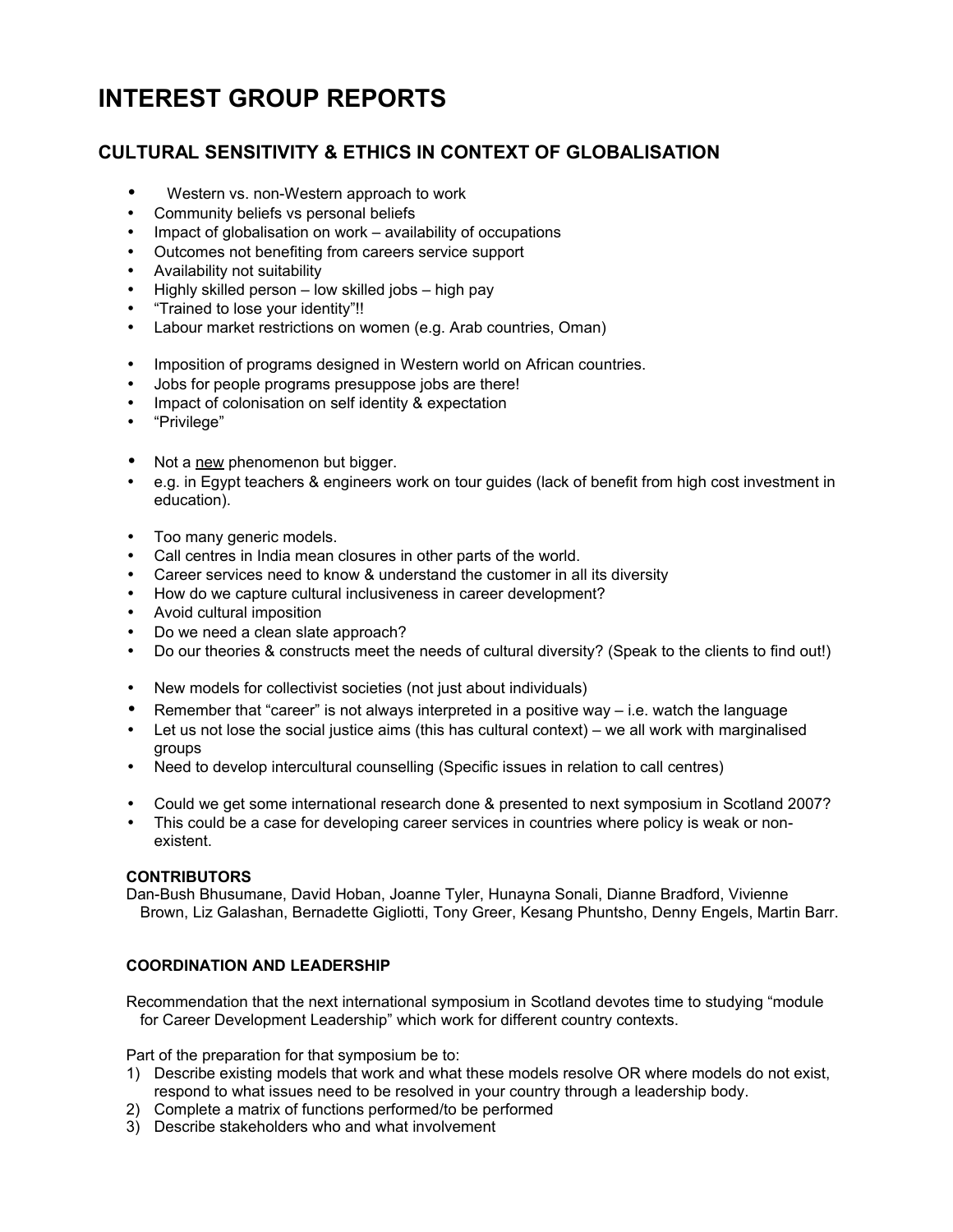4) Compile the critical success factors which have shaped the models success (ie relationships/government priorities/individual leaders

#### **Contributers**:

Susan Williams, Magriet Malan, Lone Christiansen, Michael Boni, Peter Haertel, Hanna Swiatkiewics-Zych, Mike Geeves, John Waser, Peter Carey, Doreen McMorris, Brian Mooney, Debbi Bryson, Deirdre O'Higgins, Paul Barker and Gundega Pavare

#### **EVIDENCE BASE – INTEREST GROUP**

Action Agreement:

1) Countries will work together under the leadership of the International Centre to

- a)develop a common set of questions for clients and practitioner to provide evaluative data on the services
- b) to test these questions with a policy maker prioritised target group,
- c) report back on the uses and usefulness of the data collected
- 2) Countries will provide the International Centre with good examples of the practice for dissemination via website and other means
- 3) John McCarthy will work with Chris Magnusson and Deidre Hughes to develop a draft set of questions. Number of countries and organisations represented at the group meeting: 12.

Policy makers, trainers, researchers, managers, and were among this group

Discussion took place within framework of data usage suggested by Tony Watts

- 1. Routine data for accountability
- 2. Data for the improvement of practice
- 3. Data to show causality

Points from the discussion:

1)

- OECD will include a question on career development in the 2006/7 Pisa study for 15 year olds.
- ICCDPP should have a key role in the coordinating the analysis of the data
- The PISA study question should be considered in developing the draft common questions so that there is synergy and comparability, if appropriate, between both activities.
- 2) Countries should try to have questions on career development included in national surveys such as the National Youth Cohort Study (UK)
- 3) Importance of measuring process stage outcomes as wwell as final outcomes (e.g. education, training, employment placements). Process stage outcomes are those which demonstrate the progress a client has made during the course of career interventions.
- 4) Outcome (final) data is very important to policy makers. Tracking data (3, 6, 12 months after the finish of the intervention) is important source of outcome data.

5)Important to have a good mix of client generated and practitioner generated data

(John McCarthy)

#### **CONTRIBUTORS:**

Karen Threadwell, Maureen Bohan, Rie Thomsen, Khamis Rashid Al-Rasbi, Carolyn Holmes, Wojtek Kreft, Concetta Fonto, Jenny Bimrose, Deirdre Hughes, Susan Kosmala, Peter McIlveen, Miho Taguma, Kris Magnusson, Robyn Bergin, Mark Pope and Lester Oakes